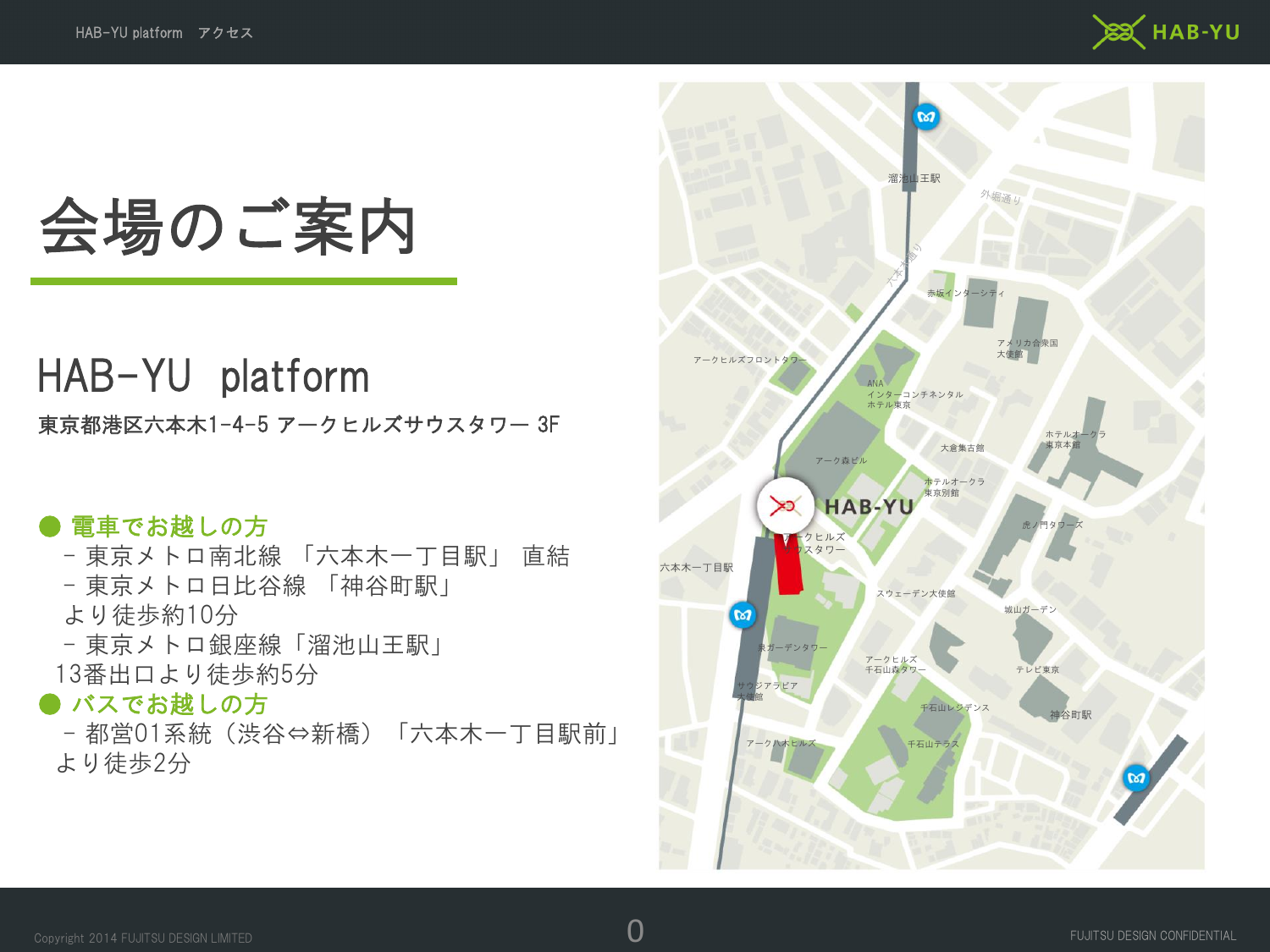

フロアのご案内

東京メトロ南北線 「六本木一丁目 駅」 中央改札を出て左側へお進み ください。

「The 3rd Burger」(ハンバーガ 屋)の前を通り、エレベーターで3 Fまでお上がりください。 エレベーターを降りて左側の黒い扉 が「HAB-YU platform」の入口です。



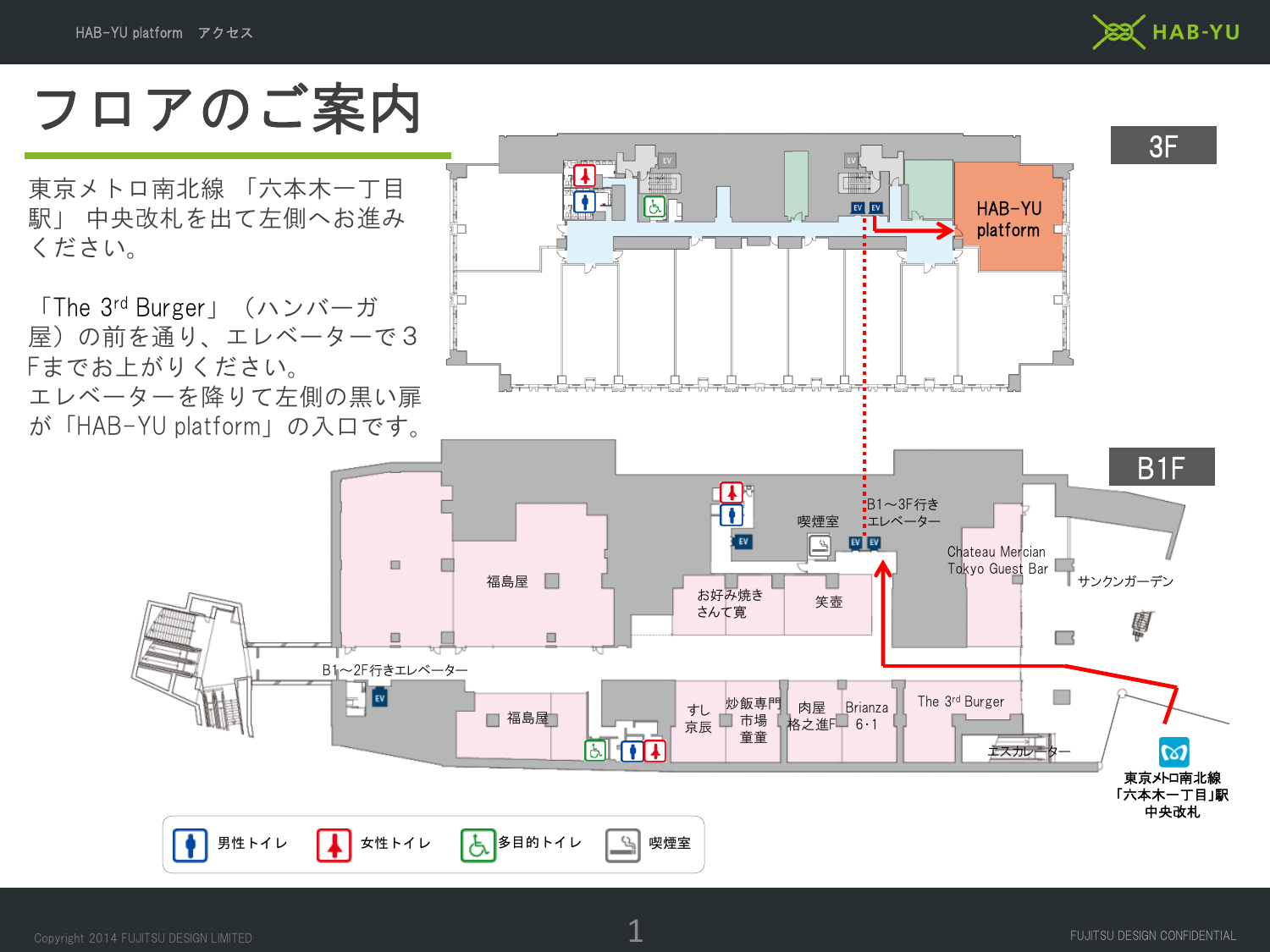

# ACCESS

## HAB-YU platform

1-4-5 Roppongi, Minato-ku, Tokyo

### ● BY SUBWAY

-Tokyo Metro Namboku Line "Roppongi-Itchome Station" Central Exit direct connection -It is approximately 10 minutes on foot from Tokyo Metro Hibiya Line "Kamiyacho Station" -From Tokyo Metro Ginza Line "Tameike-Sanno Station" Exit 13 5-minute walk

### ● BY BUS

-From the metropolitan 01 system (Shibuya ⇔ Shimbashi) "1, Roppongi station square" a 2-minute walk